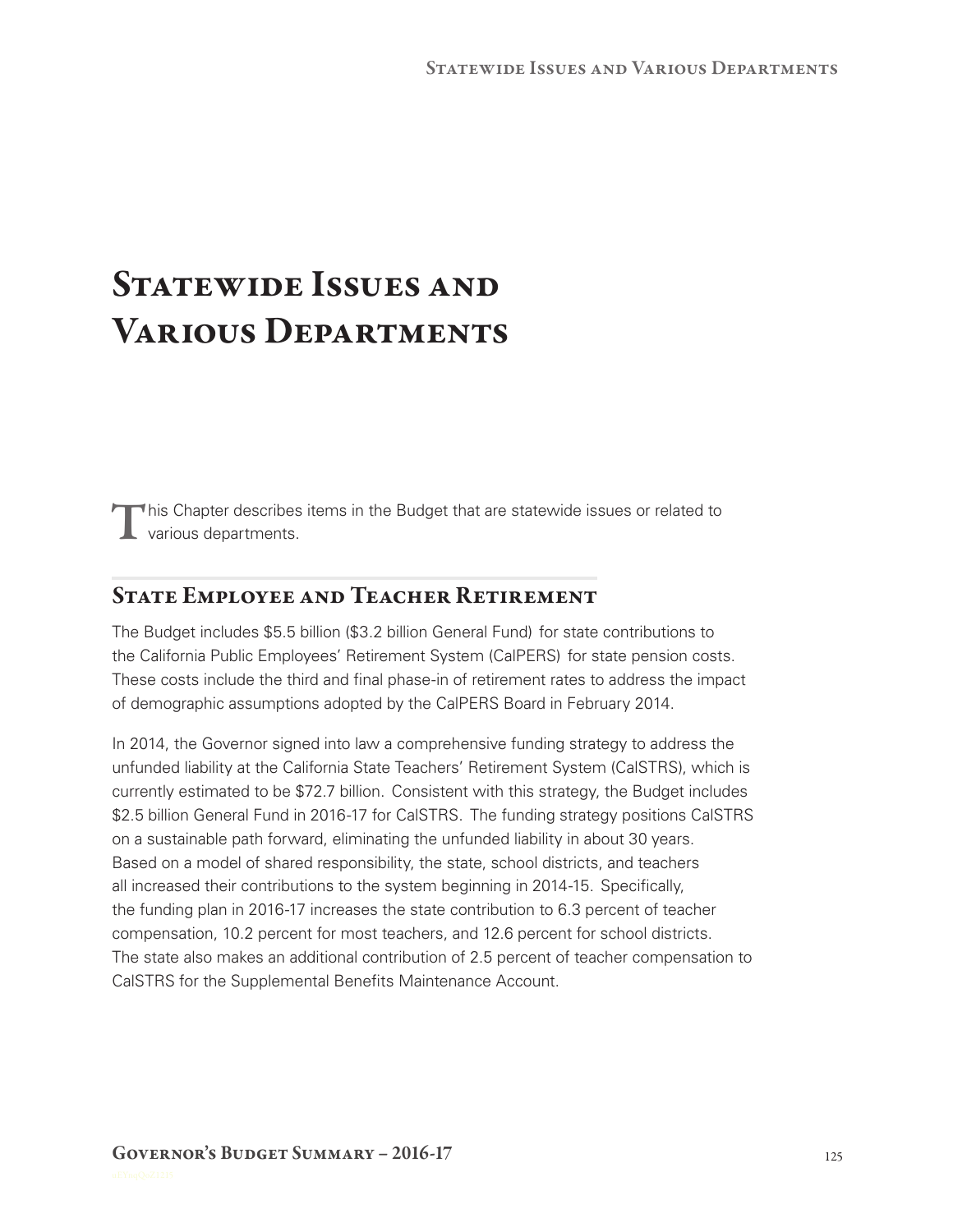Figure SWE‑01 provides a historical overview of contributions to CalPERS, CalSTRS, the Judges' Retirement System (JRS), the Judges' Retirement System II (JRS II), and the Legislators' Retirement System (LRS) for pension and health care benefits. Pension and health care costs continue to increase and put additional pressure on the budget, with retiree health care costs— estimated at more than \$2 billion in 2016-17— growing more than 80 percent over the last 10 years.

| Figure SWE-01<br>State Retirement and Health Care Contributions <sup>1</sup><br>(Dollars in Millions) |                      |                              |                       |            |               |                |                                                  |                                             |                                        |
|-------------------------------------------------------------------------------------------------------|----------------------|------------------------------|-----------------------|------------|---------------|----------------|--------------------------------------------------|---------------------------------------------|----------------------------------------|
|                                                                                                       | CaIPERS <sup>2</sup> | <b>CSU</b><br><b>CalPERS</b> | <b>CalSTRS</b>        | <b>JRS</b> | <b>JRS II</b> | <b>LRS</b>     | <b>Active</b><br>Health &<br>Dental <sup>3</sup> | <b>Retiree</b><br>Health &<br><b>Dental</b> | <b>CSU</b><br><b>Retiree</b><br>Health |
| 2007-08                                                                                               | \$2,999              |                              | $$1,623$ <sup>4</sup> | \$162      | \$37          | \$0            | \$2,020                                          | \$1,114                                     |                                        |
| 2008-09                                                                                               | 3,063                |                              | 1,133                 | 189        | 40            | $\mathbf 0$    | 2,146                                            | 1,183                                       |                                        |
| 2009-10                                                                                               | 2,861                |                              | 1,191                 | 184        | 32            | $\overline{0}$ | 2,120                                            | 1,182                                       |                                        |
| 2010-11                                                                                               | 3,230                |                              | 1,200                 | 166        | 54            | $\Omega$       | 2,277                                            | 1,387                                       |                                        |
| 2011-12                                                                                               | 3,174                |                              | 1,259                 | 195        | 58            | $\overline{0}$ | 2,439                                            | 1,505                                       |                                        |
| 2012-13                                                                                               | 2,948.5              | \$449 <sup>5</sup>           | 1,303                 | 160        | 51            | $\overline{0}$ | 2,567                                            | 1,365 <sup>5</sup>                          | \$222 <sup>5</sup>                     |
| 2013-14                                                                                               | 3,269                | 474                          | 1,360                 | 188        | 52            | 1              | 2,697                                            | 1,383                                       | 225                                    |
| 2014-15                                                                                               | 4,042                | 543                          | 1,486                 | 179        | 63            | $\mathbf{1}$   | 2,797                                            | 1,462                                       | 256                                    |
| $2015 - 16^{6}$                                                                                       | 4,338                | 585                          | 1,935                 | 190        | 67            | $\mathbf{1}$   | 2,938                                            | 1,585                                       | 264                                    |
| $2016 - 17^{6}$                                                                                       | 4,829                | 636                          | 2,468                 | 202        | 68            | $\mathbf{1}$   | 3,131                                            | 1,744                                       | 291                                    |

1/ The chart does not include contributions for University of California pension or retiree health care costs.

2/ In addition to the Executive Branch, this includes Judicial and Legislative Branch employees. Contributions for judges and elected officials are included in JRS, JRS II, and LRS.

<sup>3/</sup> These amounts include health, dental, and vision contributions for employees within state civil service, the Judicial and Legislative Branches, and CSU.

4/ Includes repayment of \$500 million from Supplemental Benefit Maintenance Account lawsuit.

5/ Beginning in 2012-13, CSU pension and health care costs are displayed separately.

6/ Estimated as of the 2016-17 Governor's Budget. 2016-17 General Fund costs are estimated to be \$2,534 million for CalPERS, \$636 million for CSU CalPERS, \$2,030 million for Retiree Health & Dental, and \$1,554 million for Active Health and Dental. The remaining totals are all General Fund.

#### Employee Compensation

The Administration continues to actively bargain with four of the state's employee bargaining units, representing correctional peace officers, firefighters, scientists, and craft and maintenance workers. With the exception of firefighters, each of these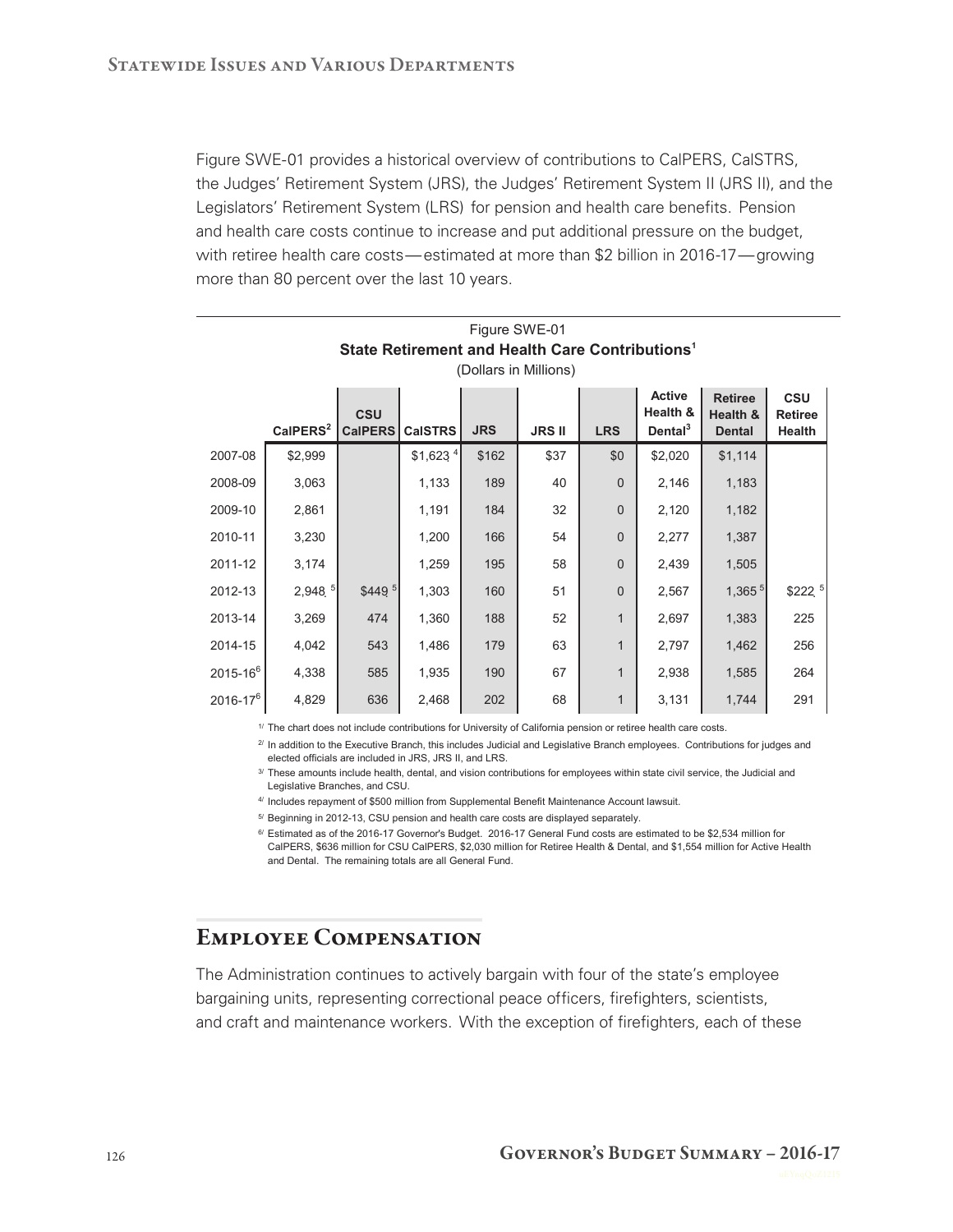units' memorandum of understanding (MOU) with the state expired in early July 2015. For firefighters, the bargaining unit has exercised its option to reopen the contract, pursuant to existing provisions within its MOU. Additionally, in the upcoming calendar year, the Administration will begin collective bargaining negotiations with 15 of the state's 21 bargaining units, whose contracts with the state will expire in early July 2016.

For current and upcoming bargaining negotiations, the Administration remains focused on several key priorities aimed at eliminating the state's \$72 billion in unfunded retiree health care obligations. These strategies include the state and employees equally sharing in the prefunding of normal costs for future retiree health care benefits, and modifying the state's contribution and vesting schedules for retiree health care for future workers. The effort builds on progress the Administration made last year, including a prefunding agreement with Bargaining Unit 9 (professional engineers), as well as legislative changes that lock prefunding contributions in a trust fund to pay for future retiree health care obligations, tighten enrollment eligibility, and improve transparency and oversight of the state's health care program administered by CalPERS.

Figure SWE-02 shows that retiree health care unfunded liabilities will increase to more than \$300 billion over the next 30 years under the current pay-as-you-go approach. The Governor's plan will erase the unfunded liability over that same period, ultimately saving the state billions of dollars in the long term.

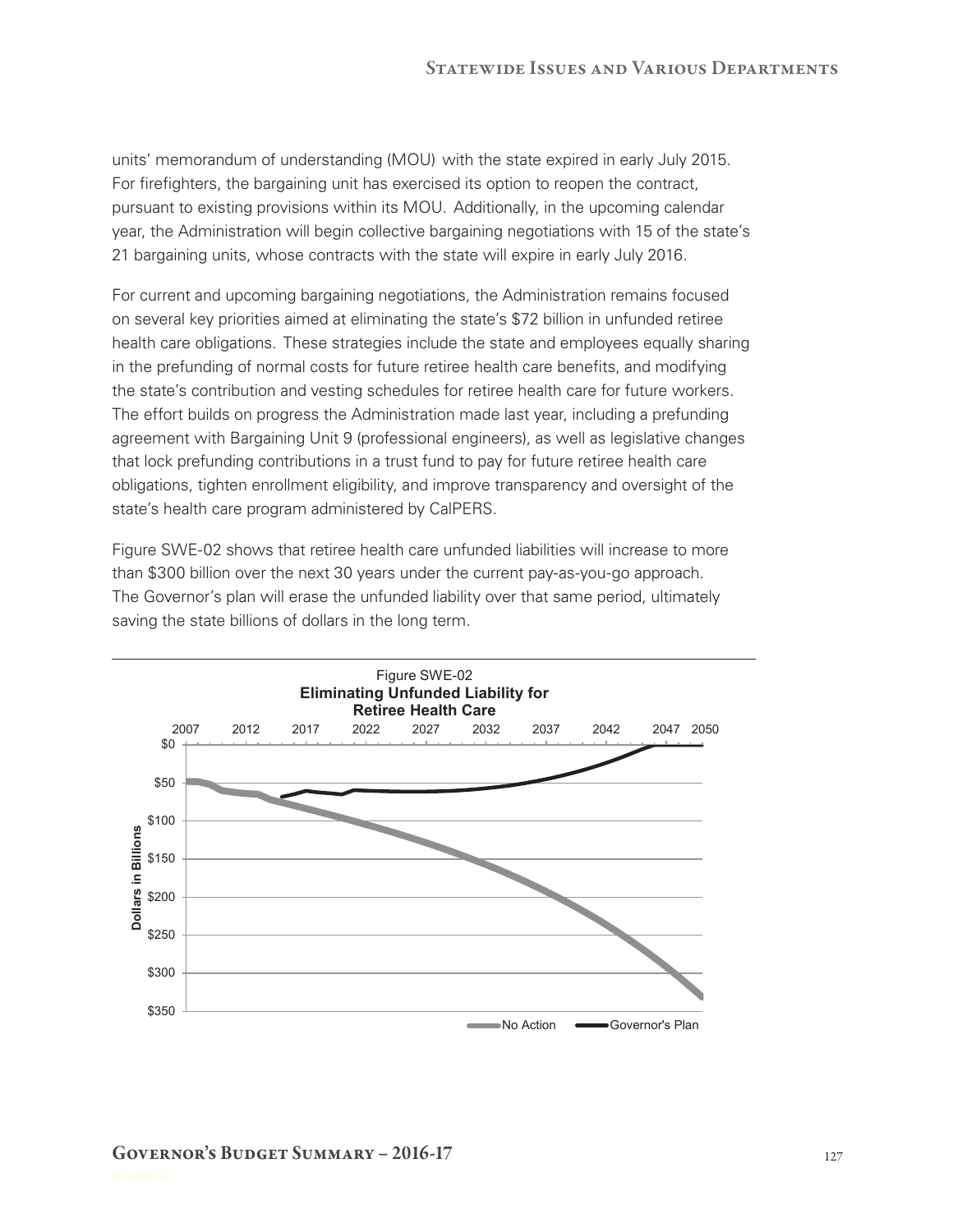The Budget includes \$220 million (\$27 million General Fund) in 2016-17 for employee compensation and health care costs for active state employees. Included in these costs are collectively bargained salary increases for the state's rank-and-file employees represented by Bargaining Unit 9, which the Administration is extending to state managers and supervisors related to these employees. In addition, the Budget sets aside an additional \$350 million (\$300 million General Fund) to fund potential employee compensation increases subject to good faith bargaining under the Ralph C. Dills Act.

#### **Improving the State's Civil Service System**

California state government continues to face many challenges as an employer in the ever-changing marketplace. A year ago, the Governor launched Civil Service Improvement, a comprehensive effort to systematically improve and modernize the state's civil service system. The Administration continues to implement reforms which were approved in 2015. These measures included simplifying the state's hiring processes, broadening the pool of potential candidates eligible for a civil service appointment, increasing transparency, and eliminating outdated and overly bureaucratic statutes governing departmental position authority.

However, the improvement process is far from complete. With more than 40 percent of the state workforce entering retirement age by 2018, more work is needed to develop and support the next generation of employees.

The state is in the process of making improvements to the application process for civil service jobs. Job candidates will soon be able to take more examinations online and submit their applications and résumés for job vacancies electronically. But the process remains unnecessarily cumbersome and confusing, especially to external applicants. The Administration plans to eliminate antiquated and duplicative classifications to allow state departments to hire from a broader applicant pool.

Once the state hires new employees, it also needs to improve training for these workers to meet the fast-evolving needs of 21<sup>st</sup> century California. A workforce training program is being developed to increase professional development and to give more experiential training through internships and partnerships. The state's leadership training will reflect modern trends in public administration and strengthen the state's culture of accountability.

To further support the Civil Service Improvement efforts, the Budget includes 16 positions and \$1.9 million (\$600,000 General Fund) for the California Department of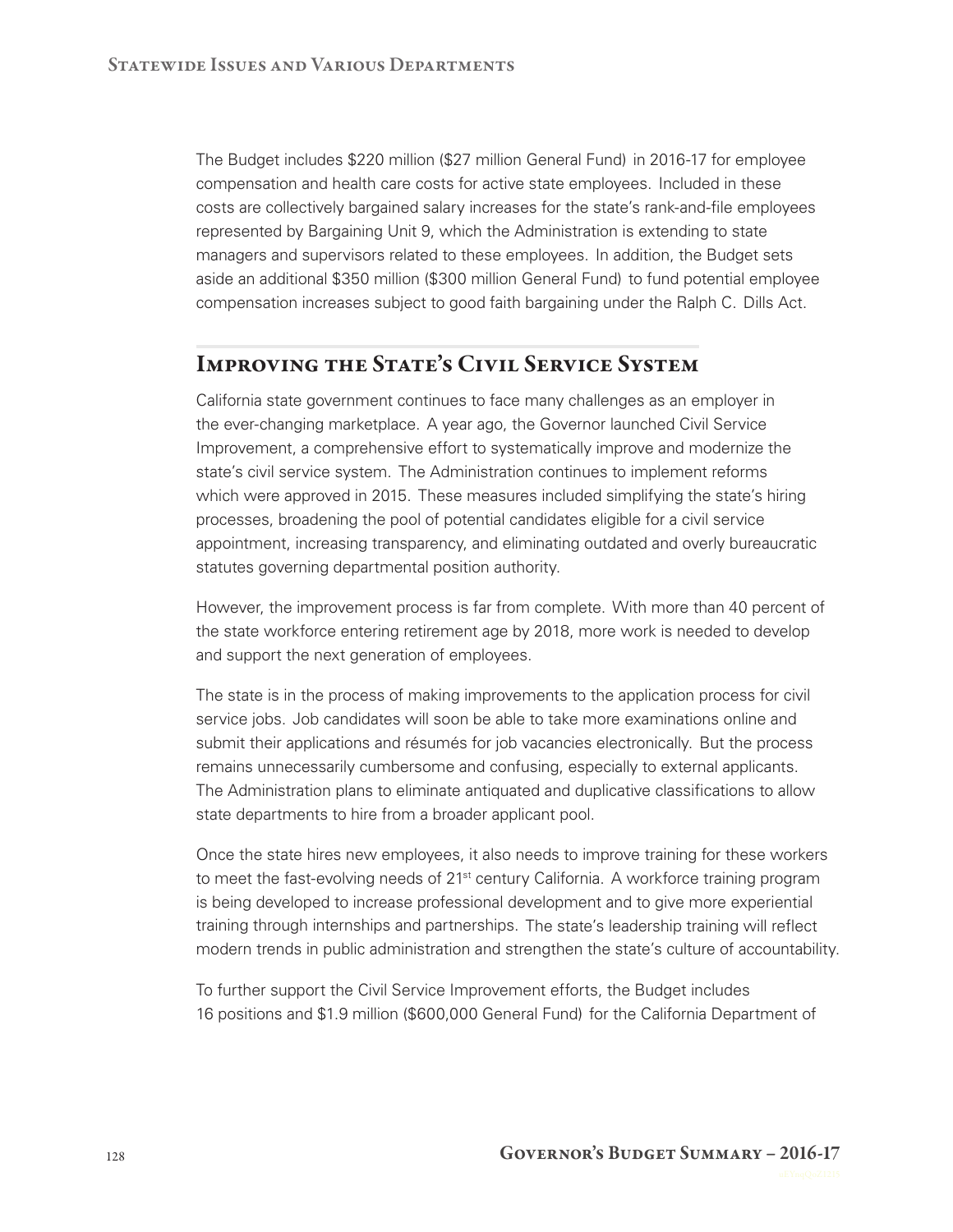Human Resources (CalHR). With these resources, CalHR will develop and implement statewide solutions for workforce and succession planning, recruitment, and training.

The Administration will also continue making meaningful progress on simplifying the state's arcane and outdated job classification system, working with each department to create a workforce development plan, and improving the state's outreach and recruitment efforts.

## **Infrastructure**

#### **DERT SERVICE**

General Obligation (GO) and lease revenue bonds are used to fund major infrastructure improvements such as new road construction, flood control levees, and other critical public infrastructure. California voters have approved more than \$103.2 billion of new GO bonds since 2000, including the Water Quality, Supply, and Infrastructure Improvement Act of 2014 (Proposition 1) approved in November 2014. As the state issues the remaining voter-authorized bonds, debt service costs will continue to increase.

Estimated General Fund debt service expenditures in 2016-17, after various other funding offsets, will increase by \$60.3 million over current-year expenditures, to a total of \$5.4 billion. This increase is comprised of \$13.5 million for GO debt service (\$4.8 billion total) and \$46.8 million for lease revenue bonds (\$579 million total) and is attributed to recent bond sales and the planned issuance of additional bonds over the next year.

The Administration continues to take actions to better manage this growing area of the Budget, such as requiring GO bond programs to demonstrate an immediate need for additional bond proceeds prior to issuing new bonds. These efforts have helped reduce the amount of unspent GO bond proceeds in the state treasury from approximately \$13.9 billion as of December 2010, to just less than \$1.7 billion by the end of October 2015, excluding the recent fall 2015 bond sales. In addition, only the most critical new lease revenue bond funded projects have been approved, thus minimizing new debt service while continuing to make needed investments.

#### **California Five-Year Infrastructure Plan**

In conjunction with the release of the Governor's Budget, the Administration is releasing the 2016 Five-Year Infrastructure Plan. The Plan outlines the Administration's infrastructure priorities for the next five years including investments in transportation and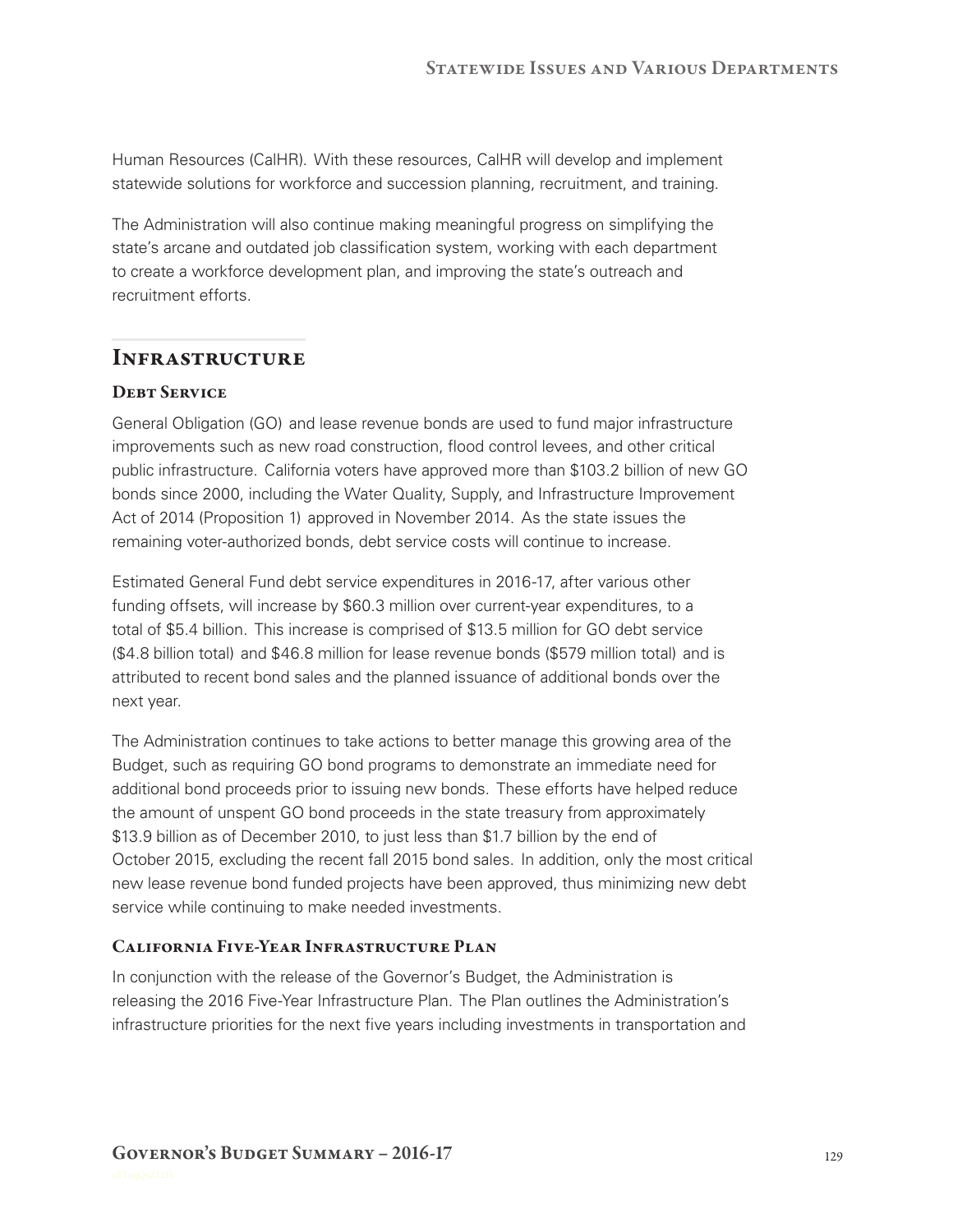high-speed rail, state institutions, the judicial branch, natural resource programs, state office infrastructure, and education.

State office infrastructure in Sacramento— including the State Capitol Annex— is aged, inefficient, and inadequate to meet the state's needs in the years to come. The Annex, completed in 1952, is undersized to meet current demands for legislative hearings and office space, and its antiquated building systems are prone to failure and expensive to maintain. A 2015 study of Sacramento state office infrastructure documented serious deficiencies with other existing buildings that will require their replacement or renovation. To address these needs, the Budget proposes a \$1.5 billion transfer from the General Fund to a new State Office Infrastructure Fund to be used for the long-deferred renovation or replacement of state office buildings in the Sacramento region.

The \$1.5 billion will improve the safety and capacity of the Capitol Annex building, as well as make significant first steps towards addressing other state office space deficiencies. Initial projects include replacement of the Natural Resources Agency building and construction of a new building on O Street in Sacramento to replace the vacant Department of Food and Agriculture Annex and to better use that existing parcel of state-owned land. Using cash for this investment rather than borrowing will allow projects to proceed more quickly because the bond sale calendar will not dictate construction schedules. As a result, the state will avoid \$1.3 billion in interest and related bond administration costs and there will be greater opportunities to incorporate mixed use into the projects.

Additionally, the Budget allocates one-time resources of \$807 million— \$500 million General Fund, \$289 million Proposition 98 General Fund, and \$18 million Motor Vehicle Account— to address the most critical statewide deferred maintenance needs. The proposed investments in deferred maintenance are as follows:

- California Community Colleges: \$289 million (Proposition 98 General Fund)
- Department of Water Resources: \$100 million for levee repairs
- Department of State Hospitals: \$64 million
- Judicial Branch: \$60 million
- Department of Parks and Recreation: \$60 million
- Department of Corrections and Rehabilitation: \$55 million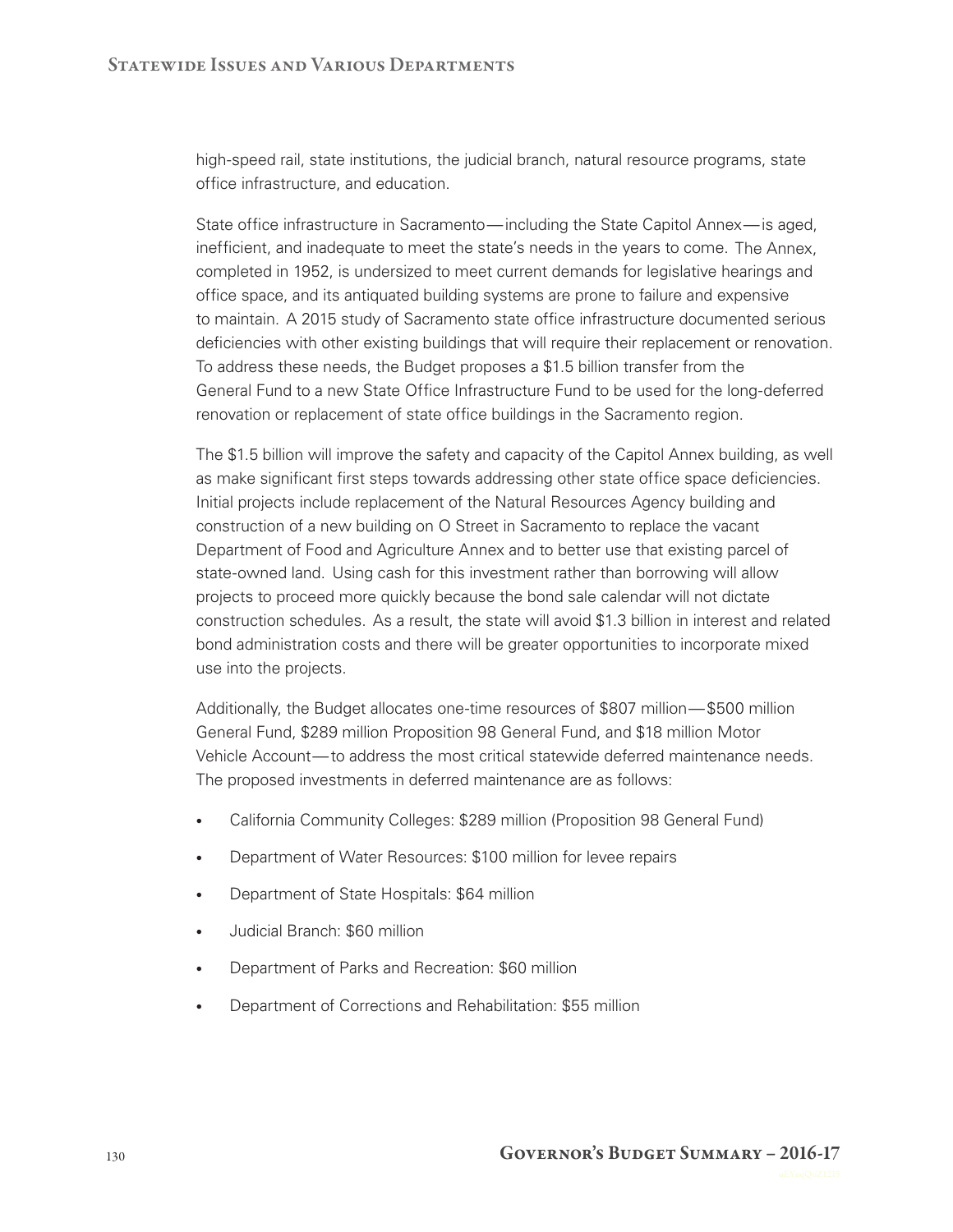- California State University: \$35 million
- University of California: \$35 million
- Department of Developmental Services— Porterville Facility: \$18 million
- Department of Fish and Wildlife: \$15 million
- California Military Department: \$15 million
- Department of General Services: \$12 million
- California Highway Patrol: \$10 million (Motor Vehicle Account)
- Department of Motor Vehicles: \$8 million (Motor Vehicle Account)
- Department of Veterans Affairs: \$8 million
- Department of Forestry and Fire Protection: \$8 million
- State Special Schools: \$4 million
- Network of California Fairs: \$4 million
- California Science Center: \$3 million
- Hastings College of the Law: \$2 million
- Office of Emergency Services: \$800,000
- California Conservation Corps: \$700,000
- Department of Food and Agriculture: \$300,000
- San Joaquin River Conservancy: \$200,000

## **Supplemental Transfer to the Rainy Day Fund**

The Budget proposes a \$2 billion transfer from the General Fund to the Budget Stabilization Account in addition to the current projected amounts required by Section 20 of Article XVI of the California Constitution. In total, this \$3.6 billion transfer brings the balance of the Rainy Day Fund to \$8 billion in 2016-17, or 65 percent of its maximum. In the event the amounts required to be transferred for 2015-16 and 2016-17 exceed the current estimate in the Governor's Budget (as part of the Proposition 2 "true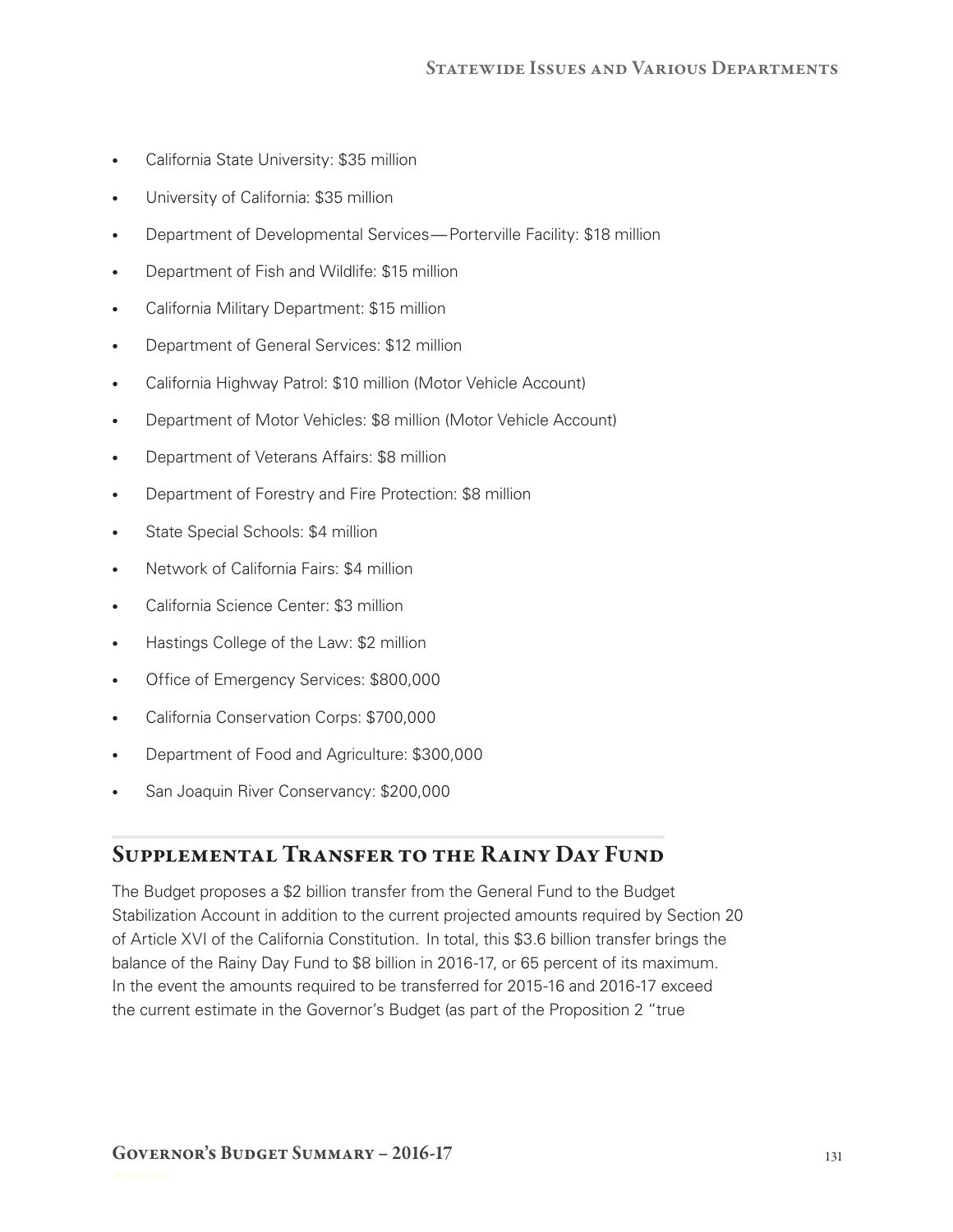up" process), this supplemental transfer will be first applied towards meeting the additional requirement.

# **Department of Technology**

The Department of Technology is the central information technology (IT) organization for the State of California. The Department is responsible for the approval and oversight of statewide IT projects, statewide IT professional development, and centralized IT services to state and local governments. The Department promulgates statewide IT security policies and procedures, and has responsibility over telecommunication and reportable IT project procurements. To support the Department, the Budget includes total funding of \$364.4 million (\$4.5 million General Fund).

Significant Adjustments:

- Information Security— The Budget includes an increase of \$1.6 million and 11 positions to expand an information security pilot program into a permanent audit unit that will review all departments for compliance with information security requirements.
- Project Oversight—The Budget includes an increase of \$1.7 million and 12 positions to provide project oversight and procurement support to departments to improve the quality, value, and likelihood that IT projects undertaken by the state will be successful.

# **Public Employment Relations Board**

The Public Employment Relations Board administers and enforces California public sector collective bargaining laws, promotes improved public sector employer-employee relations, and provides a timely and cost-effective method through which employers, employee organizations, and employees can resolve their labor relations disputes. To support the Board and its activities, the Budget includes total funding of \$10.3 million (\$10.2 million General Fund).

Significant Adjustment:

• Reducing Backlogs— The Budget includes an increase of \$885,000 General Fund and 5 positions to reduce backlogs and contribute toward meeting statutory timelines.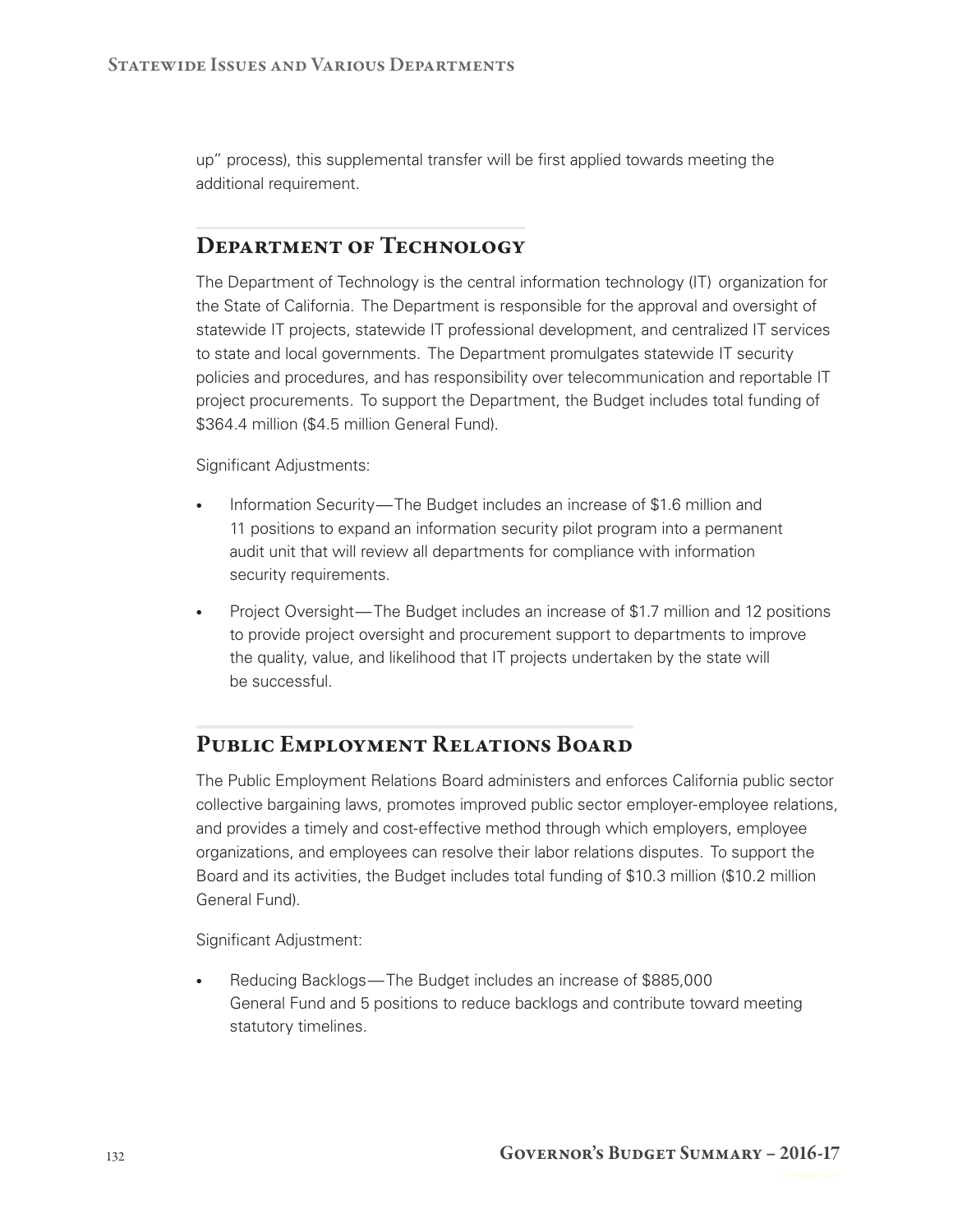#### **Department of Fair Employment and Housing**

The Department of Fair Employment and Housing is responsible for protecting the people of California from employment, housing and public accommodations discrimination, and acts of hate violence. The Department has jurisdiction over both private and public entities operating within the state, including corporate entities, private sector contracts granted by the state, and all state departments and local governments. To support the Department, the Budget includes total funding of \$25.9 million (\$20.2 million General Fund).

Significant Adjustment:

• Enforcement Resources— The Budget includes an increase of \$2.5 million General Fund and 21 positions to allow the Department to meet its federal and state requirements to provide thorough and timely investigations of discrimination complaints.

## **Office of Emergency Services**

The principal objective of the Office of Emergency Services (OES) is to protect lives and property, build capabilities, and support communities for a resilient California. The OES collaborates with local governments in preparing for and responding to hazards and threats. During an emergency, the OES functions as the Governor's immediate staff to provide guidance and coordinate the state's responsibilities while responding to disasters such as fires, floods, earthquakes, and terrorism. To support the OES, the Budget includes total funding of approximately \$1.5 billion (\$166.5 million General Fund).

Significant Adjustment:

• Enhanced Services— The Budget proposes an increase of \$35.2 million General Fund to support the Office of Emergency Services' responsibility for emergency preparedness and response. This proposal includes a one-time \$20 million General Fund augmentation to purchase wildland fire engines, which will be placed throughout the state as part of the State Fire and Rescue Mutual Aid System. In addition, this proposal includes \$4.2 million General Fund for both the Fire and Rescue Branch and the Law Enforcement Branch to expand the capacity to respond to major fires and other natural and man-made disasters throughout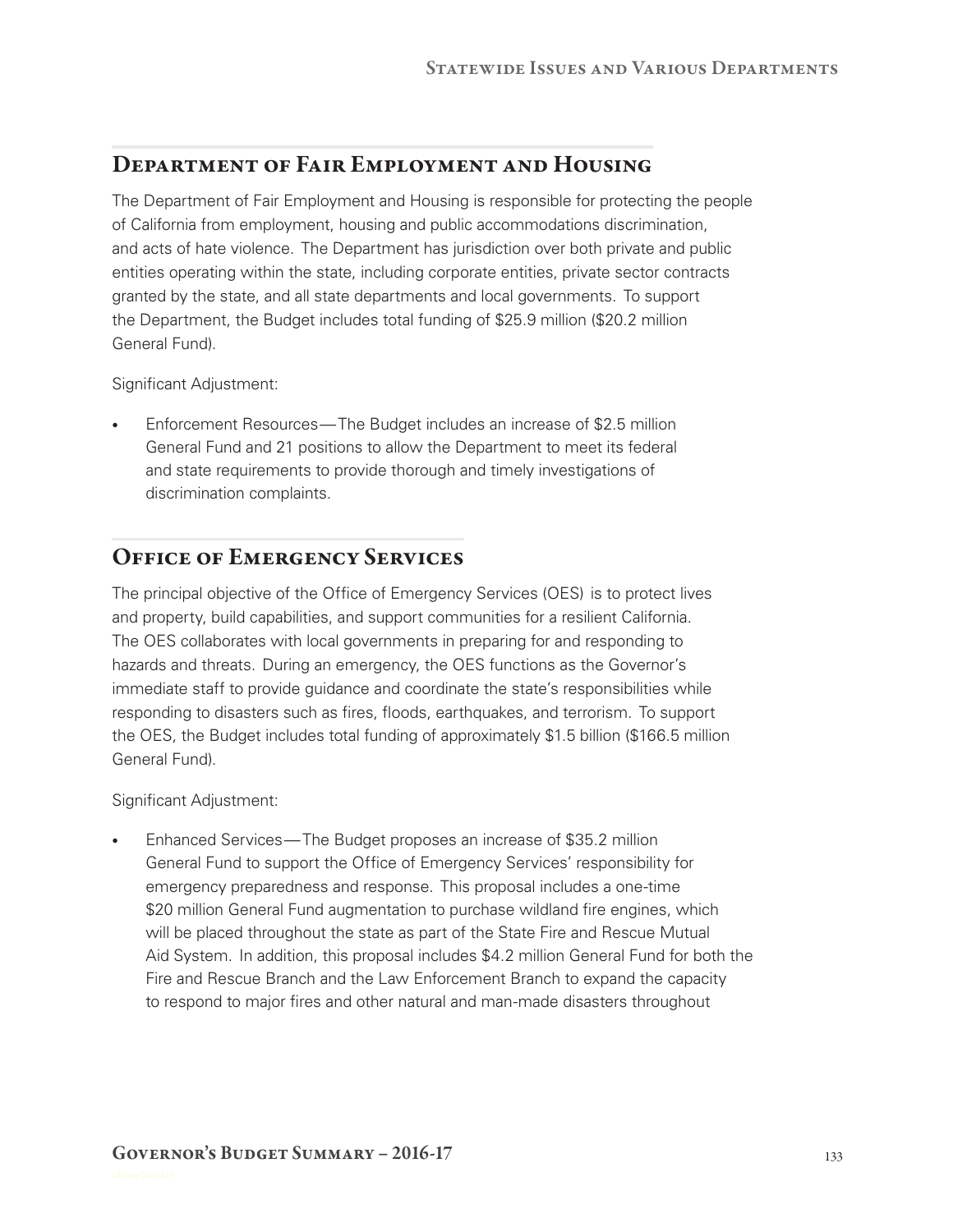the state. This also includes \$5 million General Fund to support Statewide Disaster Programs.

# **Medical Marijuana Regulations**

The Medical Marijuana Regulation and Safety Act enacted in 2015 created a regulatory framework for the licensing and enforcement of the cultivation, manufacture, transportation, storage, and distribution of medical marijuana in California.

The Budget includes \$5.4 million Medical Marijuana Regulation and Safety Act Fund in 2015-16 to fund initial regulatory activities. In addition, the Budget includes \$12.8 million General Fund, \$10.6 million Medical Marijuana Regulation and Safety Act Fund, \$1.2 million other special funds, and 126 positions to implement the regulation of medical marijuana in California. Specific proposals include:

- Department of Consumer Affairs— \$1.6 million in 2015-16 and \$3.8 million from the Medical Marijuana Regulation and Safety Act Fund and 25 positions in 2016-17 to create the Bureau of Medical Marijuana Regulation within the Department of Consumer Affairs. The Bureau will regulate the transportation, storage, distribution, and sale of medical marijuana within the state and will also be responsible for licensing, investigation, enforcement, and coordination with local governments.
- Department of Public Health— \$457,000 in 2015-16 and \$3.4 million from the Medical Marijuana Regulation and Safety Act Fund and 14 positions in 2016-17 to the Department of Public Health for the licensing and regulation of medical marijuana product manufacturers and testing laboratories.
- Department of Food and Agriculture— \$3.3 million in 2015-16 and \$3.4 million from the Medical Marijuana Regulation and Safety Act Fund and 18 positions in 2016-17 to the Department of Food and Agriculture to provide Medical Cannabis Cultivation Program administrative oversight, promulgate regulations, issue medical marijuana cultivation licenses, and perform an Environmental Impact Report. In addition, the Department of Food and Agriculture will be responsible, with assistance from the Board of Equalization, to establish a "seed-to-sale" program to report the movement of medical marijuana products throughout the distribution chain using unique identifiers.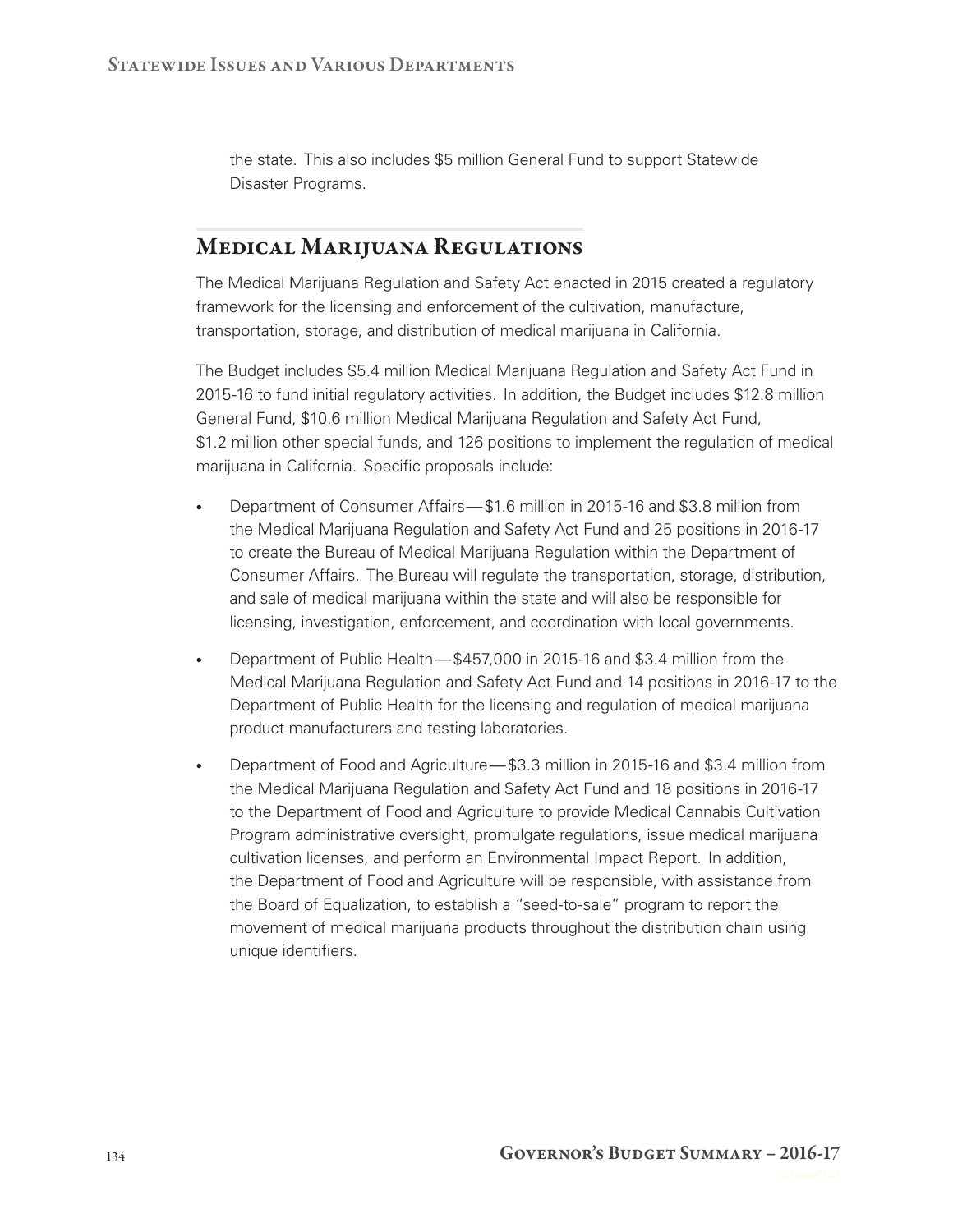- Department of Pesticide Regulation— \$700,000 Pesticide Regulation Fund and 3 positions in 2016-17 to the Department of Pesticide Regulation to develop guidelines for the use of pesticides in the cultivation of medical marijuana.
- Department of Fish and Wildlife— \$7.6 million General Fund and 31 positions in 2016-17 for the Department of Fish and Wildlife to expand and make permanent the statewide multi-agency task force established in 2014 to address environmental impacts of medical marijuana cultivation and work with the State Water Resources Control Board (Water Board) and Department of Food and Agriculture to regulate water diversions.
- State Water Resources Control Board— \$5.7 million (\$5.2 million General Fund and \$472,000 Waste Discharge Permit Fund) and 35 positions in 2016-17 for the Water Boards to develop and implement a regulatory program to address the environmental impacts of medical cannabis cultivation. This program will protect instream flows for fish from water diversions related to marijuana cultivation.

# **Precision Medicine**

The Budget provides \$10 million on a one-time basis to the Office of Planning and Research (OPR) to further the efforts of the California Initiative to Advance Precision Medicine (CIAPM), and build on the \$3 million appropriation made in the 2014 Budget Act. Hosted by the University of California (UC) San Francisco and University of California Health through an interagency agreement with OPR, CIAPM currently funds two demonstration projects: the Kids Cancer Comparison Project, led by UC Santa Cruz, and the Precision Diagnosis of Acute Infectious Disease project, led by UC San Francisco, with both projects representing multi-institution collaboration and in-kind support. The \$10 million augmentation will fund additional demonstration projects in precision medicine over a multi-year period and facilitate additional multi-institution and private-sector partnerships, with a portion of this funding subject to nonstate matching funds. Projects will be expected to demonstrate concrete results and findings related to uses of precision medicine within a 24-month period.

# **Department of Industrial Relations**

The Department of Industrial Relations works to improve working conditions, enforces laws relating to wages, hours, conditions of employment, and workers' compensation, and adjudicates workers' compensation claims.